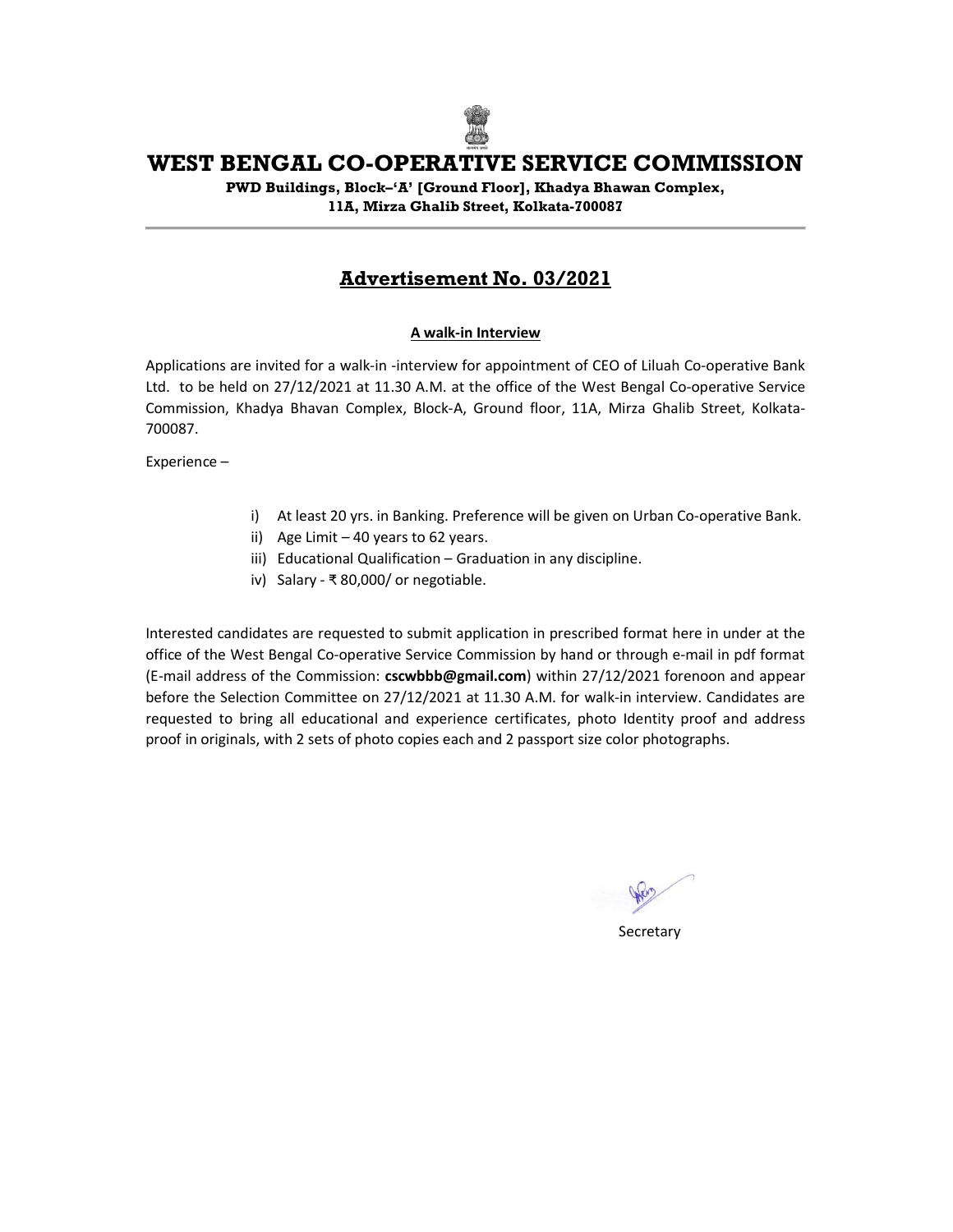# **Application Form (Advt. No. 03/2021)**

| Name of the<br>: Institution | Utd.<br>Co-operative Bank<br>aluah.     |
|------------------------------|-----------------------------------------|
| Name of the Post             | Officer<br>$\sim$ hiet L<br>- Executive |

| <b>Personal Details</b> |                                                              |           |                   |             |             |        |             |             |             |
|-------------------------|--------------------------------------------------------------|-----------|-------------------|-------------|-------------|--------|-------------|-------------|-------------|
| 1.                      | Name of the Candidate                                        |           |                   |             |             |        |             |             |             |
| 2.                      | Father's name                                                |           |                   |             |             |        |             |             |             |
| 3.                      | Full postal address for<br>communication                     |           |                   |             |             |        |             |             |             |
| 4.                      | Date of Birth                                                | ${\bf D}$ | ${\bf D}$         | $\mathbf M$ | $\mathbf M$ | Y      | $\mathbf Y$ | $\mathbf Y$ | $\mathbf Y$ |
| 5.                      | Proof of Age                                                 |           |                   |             |             |        |             |             |             |
| 6.                      | Gender (Please tick)                                         | Male      |                   |             |             | Female |             |             |             |
|                         |                                                              | Ι         | $\rm II$          | $\rm III$   | IV          | V      | VI          |             | VII         |
| 7.                      | Category (Please tick)                                       | <b>UR</b> | <b>UR</b><br>(EC) | ST          | SC          | SC(EC) | OBC-A       |             | $OBC-B$     |
| 8.                      | Certificate issuing authority<br>(In case of II to VII of 6) |           |                   |             |             |        |             |             |             |
| 9.                      | Photo-Identity proof produced<br>(With No.)                  |           |                   |             |             |        |             |             |             |
| 10.                     | Contact No.                                                  |           |                   |             |             |        |             |             |             |
| 11.                     | E-mail ID                                                    |           |                   |             |             |        |             |             |             |
| 12.                     |                                                              |           |                   |             |             |        |             |             |             |

# **Academic Qualification**

| Exam. Passed     | <b>Board/University</b> | <b>Year/Date of passing</b> | % of Marks/Grade |
|------------------|-------------------------|-----------------------------|------------------|
| MP or Equivalent |                         |                             |                  |
| HS or Equivalent |                         |                             |                  |
| Graduation       |                         |                             |                  |
| Post-Graduation  |                         |                             |                  |
| Any others       |                         |                             |                  |

**\_**